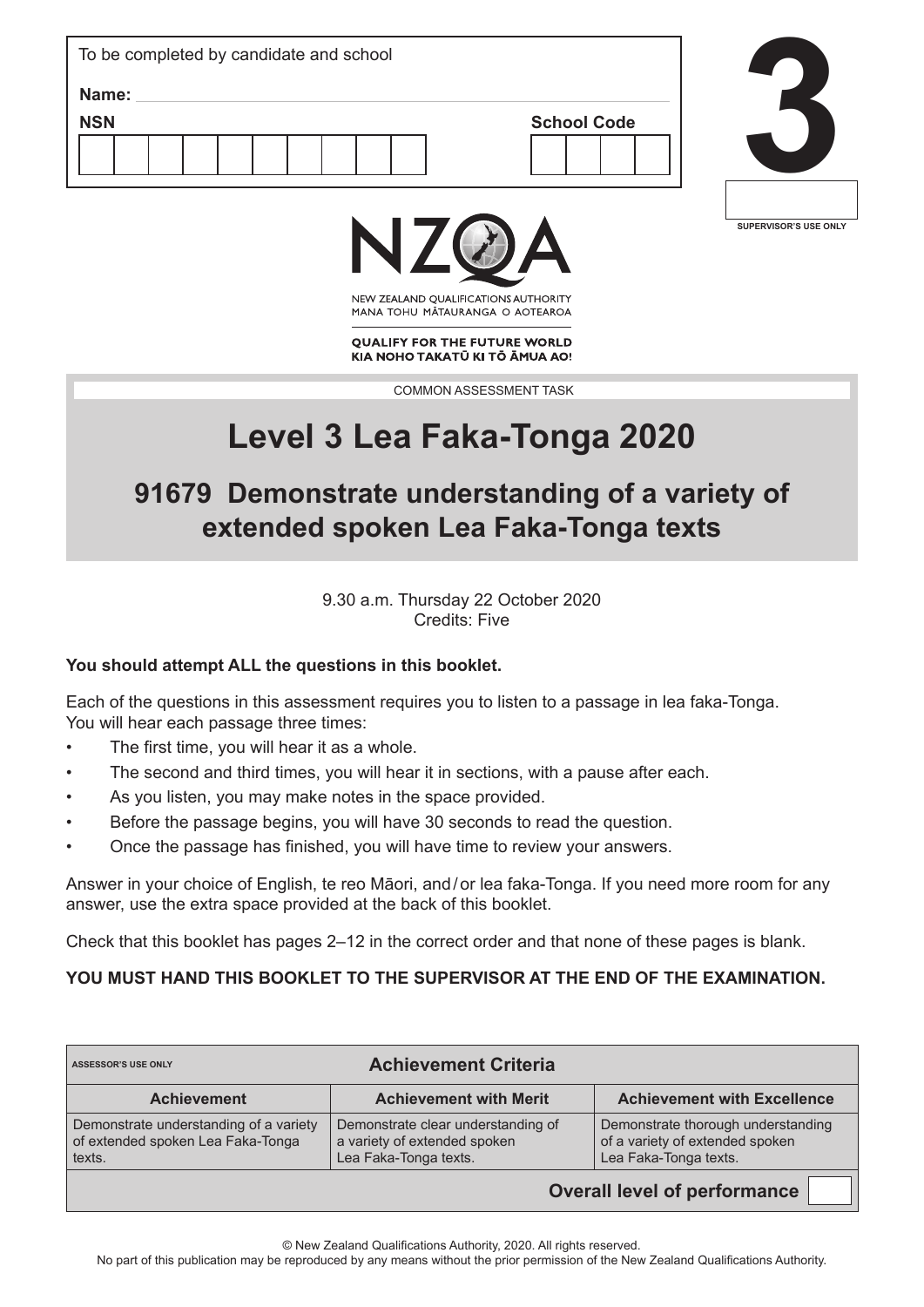# **FIRST PASSAGE:** *Fakahaofi hotau 'ātakaiˊ* **(Saving our environment)**

*Fanongo ki he ongoongo fekau'aki mo e feinga ke "Fakahaofi hotau 'ātakaiˊ". Ko e Fehuʻi 'Uluakiˊ 'oku fakatefito ia 'i he ongoongo ko ʻeniˊ.*

Listen to a news report about "Saving our environment". Refer to this passage in your answer to Question One.

#### **Glossed vocabulary**

fakatuʻutāmaki hazard

#### **LISTENING NOTES**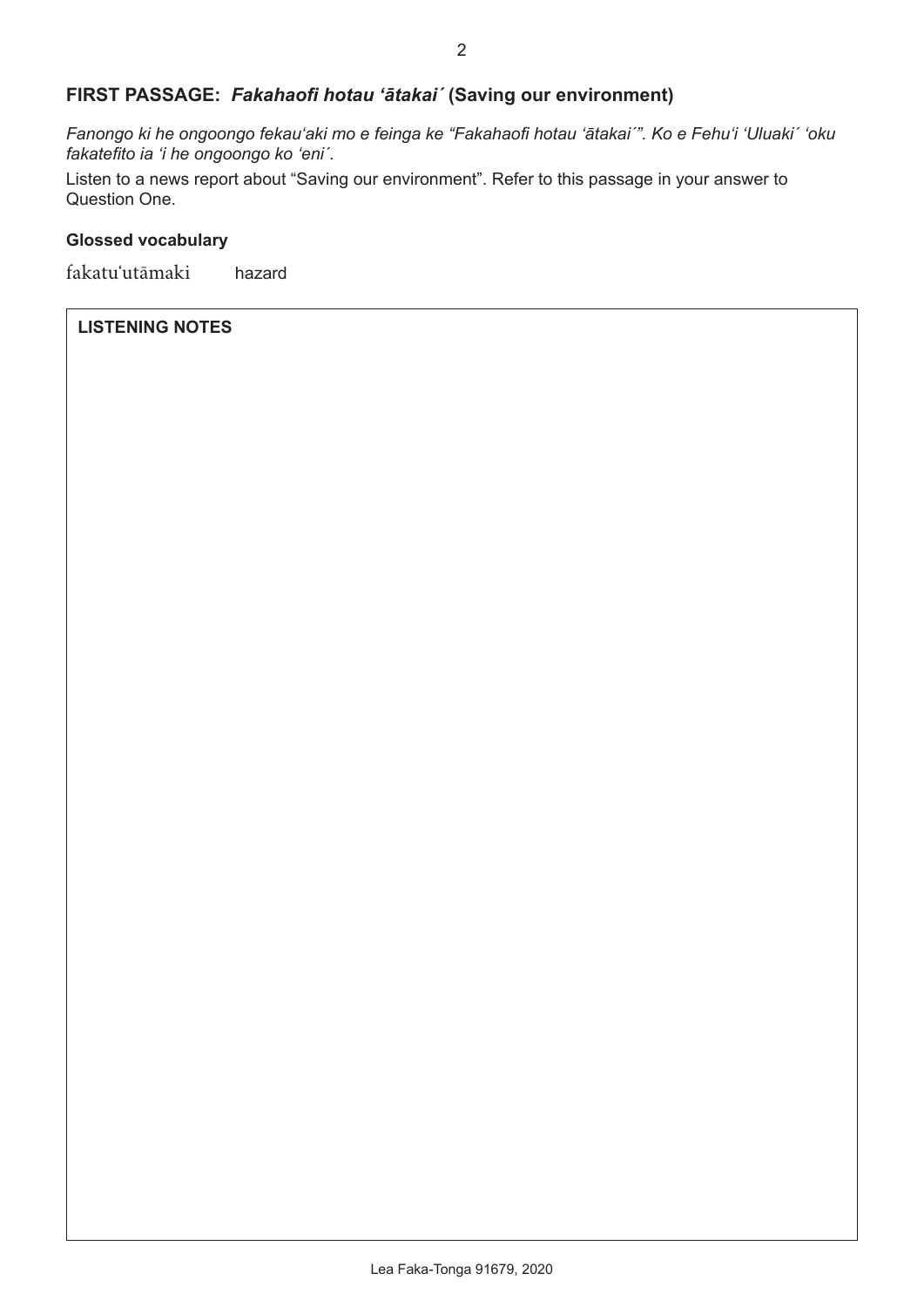### **QUESTION ONE**

(a) *Fakamatalaʻi pe ko e hā e feinga 'oku fakahoko 'i Nuʻu Sila mo Tonga ke fakahaofi ai e 'ātakaiˊ. Fakamatalaʻi mai 'a e 'uhinga 'o e ngaahi feinga ko ʻeniˊ, ngāue'aki 'a e fakamo'oni mei he konga tohiˊ.*

Explain what efforts are being made in New Zealand and in Tonga to save the environment. Explain the reasons for these efforts, using evidence from the passage.

3

*Please turn over for part (b)* ▶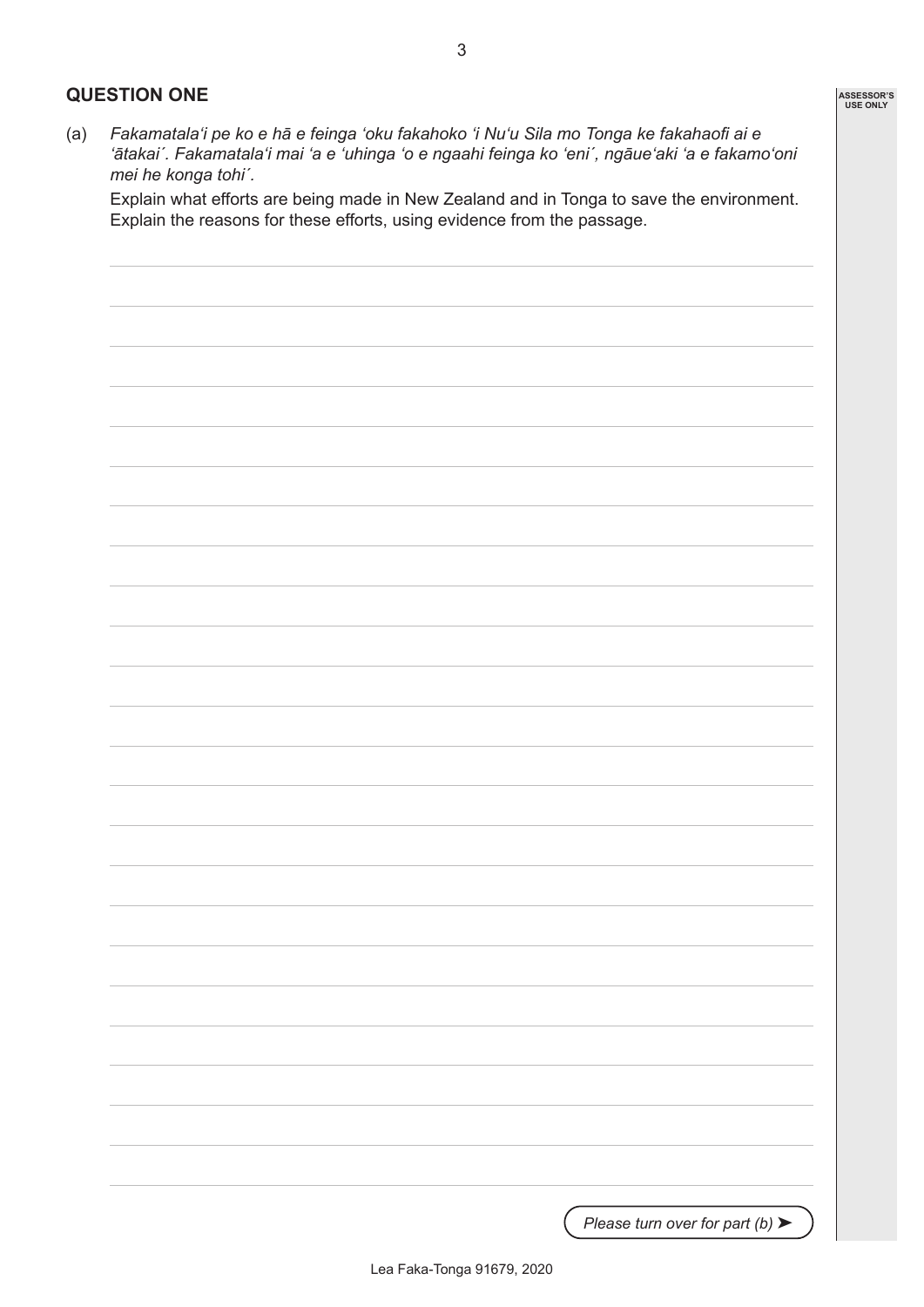| context? |  | What is the meaning of the proverb "Tākanga 'etau fohe'", and how is it relevant in this |  |
|----------|--|------------------------------------------------------------------------------------------|--|
|          |  |                                                                                          |  |
|          |  |                                                                                          |  |
|          |  |                                                                                          |  |
|          |  |                                                                                          |  |
|          |  |                                                                                          |  |
|          |  |                                                                                          |  |
|          |  |                                                                                          |  |
|          |  |                                                                                          |  |
|          |  |                                                                                          |  |
|          |  |                                                                                          |  |
|          |  |                                                                                          |  |
|          |  |                                                                                          |  |
|          |  |                                                                                          |  |
|          |  |                                                                                          |  |
|          |  |                                                                                          |  |
|          |  |                                                                                          |  |
|          |  |                                                                                          |  |
|          |  |                                                                                          |  |
|          |  |                                                                                          |  |
|          |  |                                                                                          |  |
|          |  |                                                                                          |  |
|          |  |                                                                                          |  |
|          |  |                                                                                          |  |
|          |  |                                                                                          |  |
|          |  |                                                                                          |  |
|          |  |                                                                                          |  |
|          |  |                                                                                          |  |
|          |  |                                                                                          |  |
|          |  |                                                                                          |  |
|          |  |                                                                                          |  |
|          |  |                                                                                          |  |
|          |  |                                                                                          |  |
|          |  |                                                                                          |  |
|          |  |                                                                                          |  |
|          |  |                                                                                          |  |
|          |  |                                                                                          |  |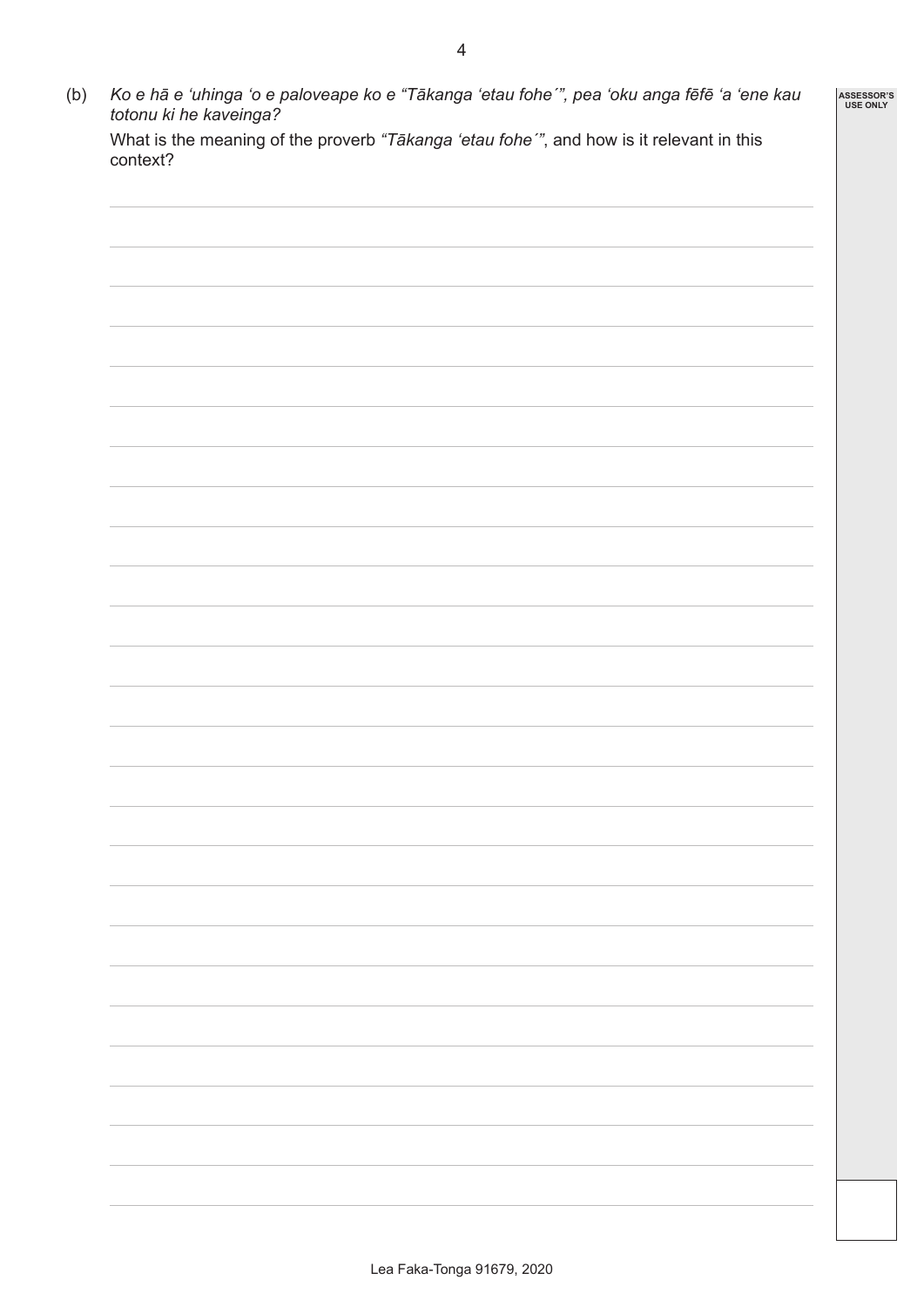**This page has been deliberately left blank. The examination continues on the following page.**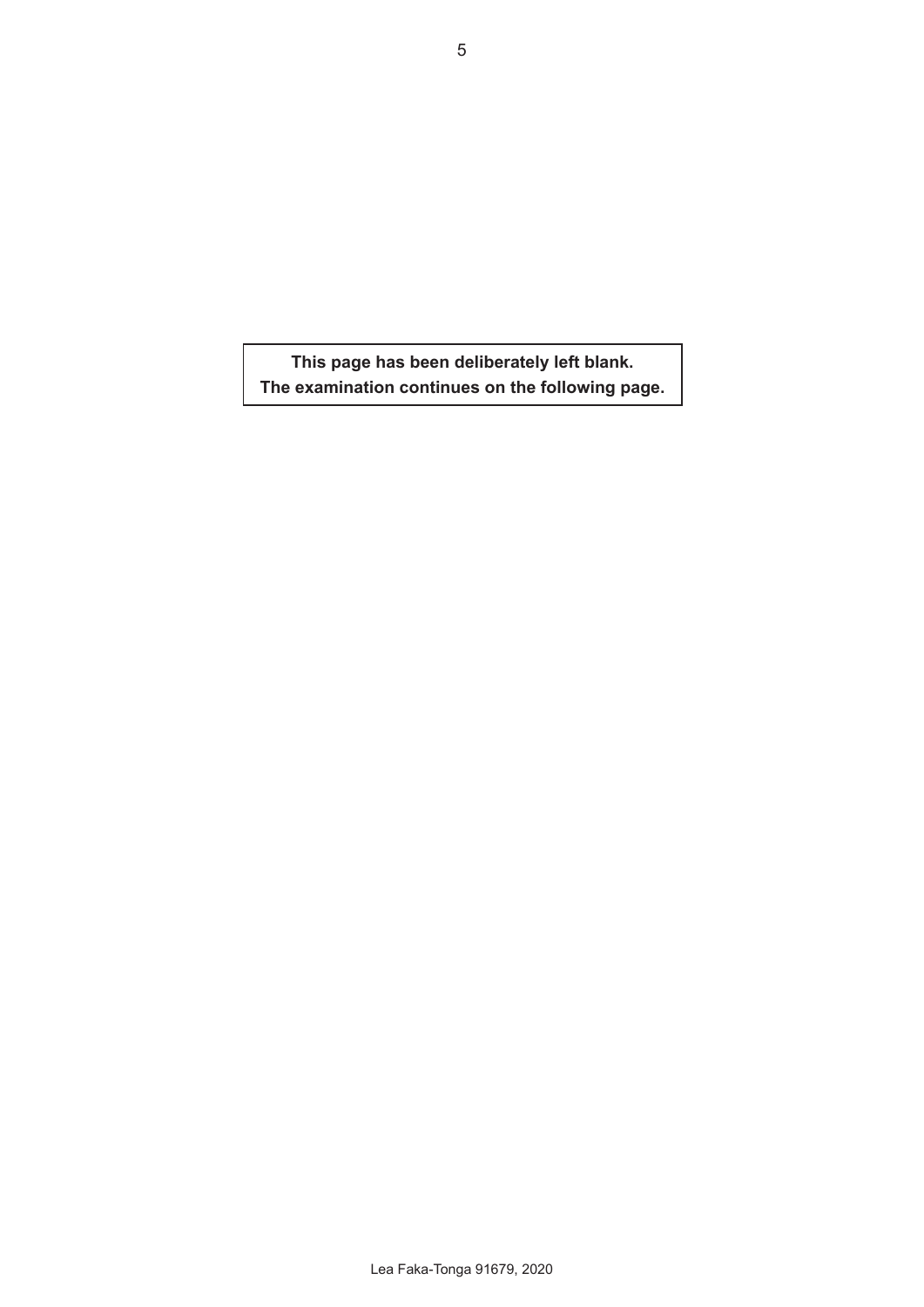# **SECOND PASSAGE:** *Ko e tangata pisinisi* **(A businessman)**

*Fanongo ki he fakaʻekeʻeke 'o Siosiua Tali fekauʻaki mo 'ene pisinisi pea mo 'ene hiki fonua 'o nofo Nuʻu Silaˊ. Ngāueʻaki 'a e fakaʻekeʻekeˊ ke tali 'a e Fehuʻi Uaˊ.*

Listen to an interview with Siosiua Tali about his business and his reasons for moving to New Zealand. Refer to this passage in your answer to Question Two.

**LISTENING NOTES**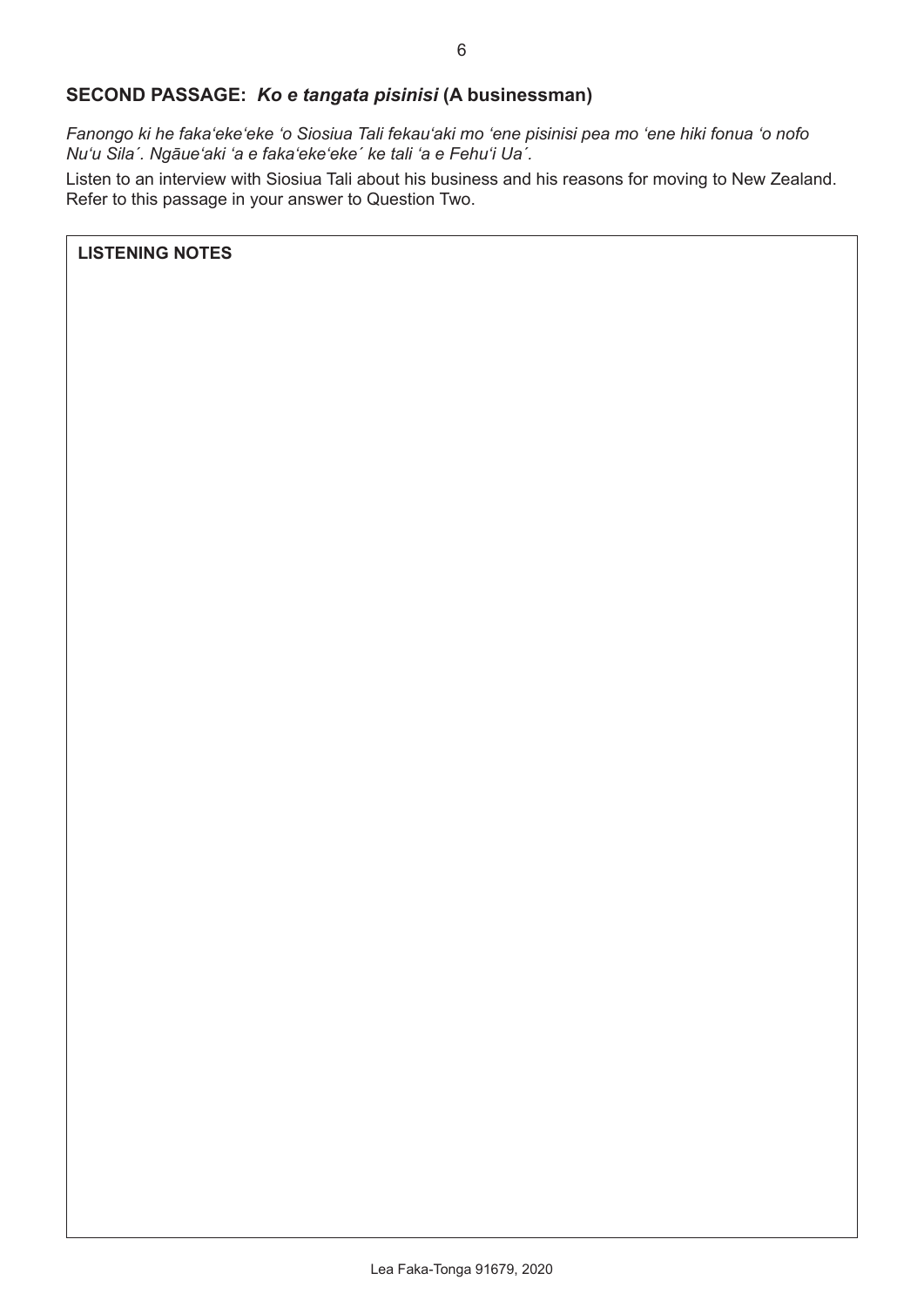# **QUESTION TWO**

(a) *Na'e anga fēfē 'a e malava 'e Siosiua 'o a'usia 'a e ngaahi me'a kotoa na'aˊ ne malava 'o fakahoko 'i 'Amelika Sāmoaˊ?*

How did Siosiua come to achieve what he did while he was in American Samoa?

(b) *Fakamatalaʻi mai pe naʻe anga fēfē 'a e lava mai 'a Siosiua mo hono uaifiˊ 'o nofo 'i Nuʻu Silaˊ.* 

Explain how Siosiua and his wife came to settle in New Zealand.

*Please turn over for part (c)* ▶

**ASSESSOR'S USE ONLY**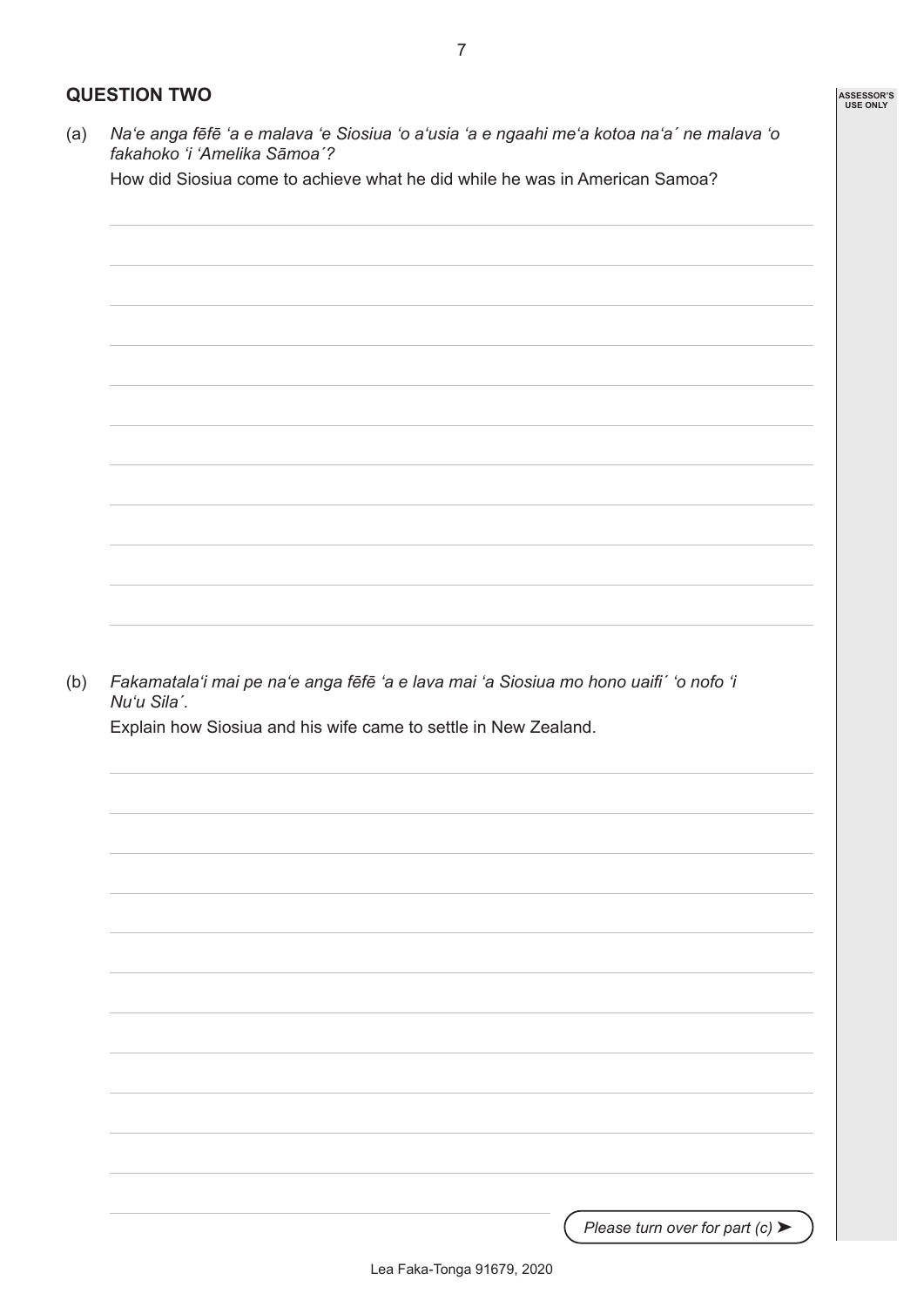(c) *Ko e hā ha meʻa 'oku tau lava 'o ako meia Siosiua fekauʻaki mo hono fakalele mo fakalakalaka 'o ha pisinisi ke a'u ki ha tu'unga lelei?*  What can be learnt from Siosiua about running and improving a successful business? **ASSESSOR'S USE ONLY**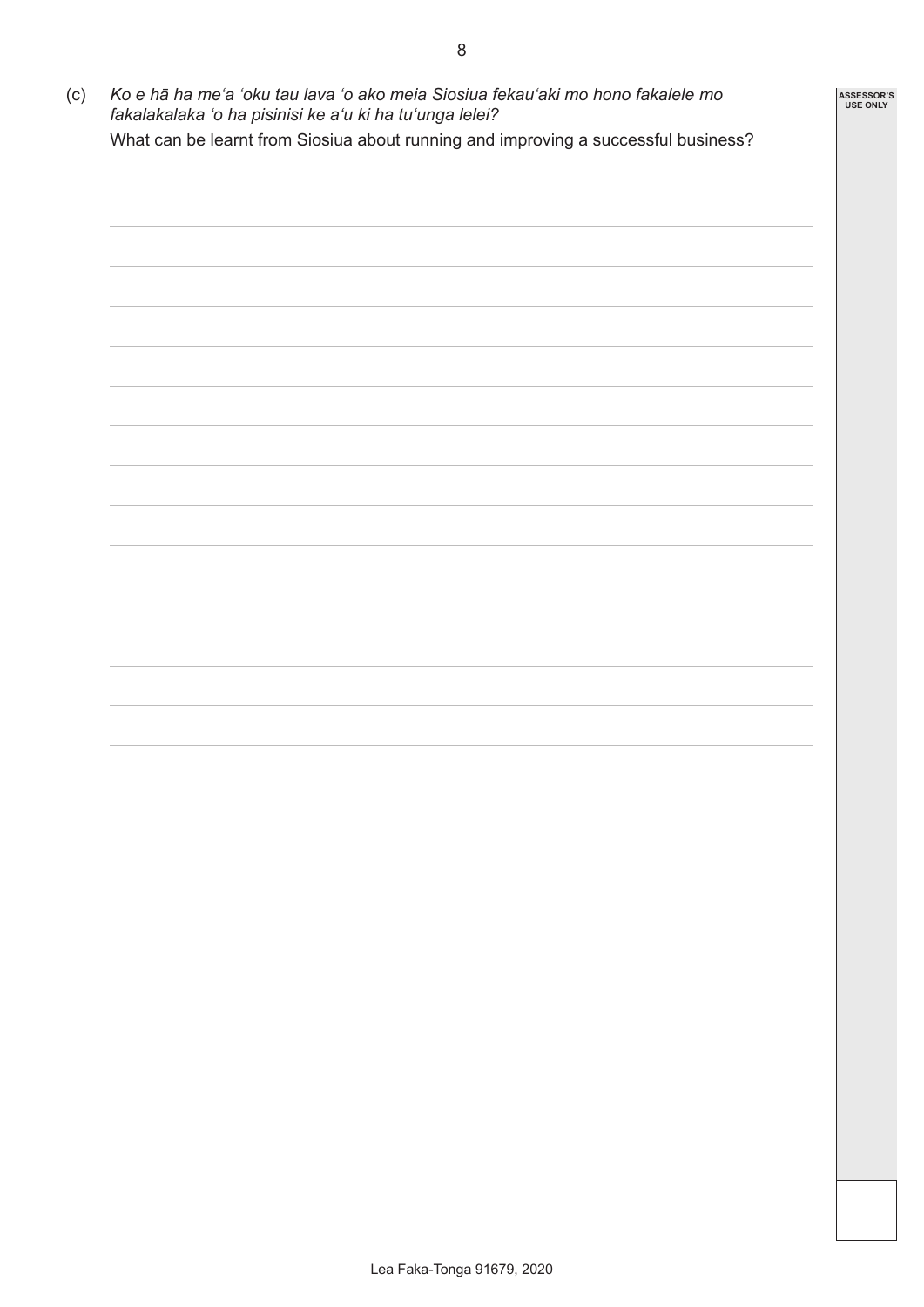**This page has been deliberately left blank. The examination continues on the following page.**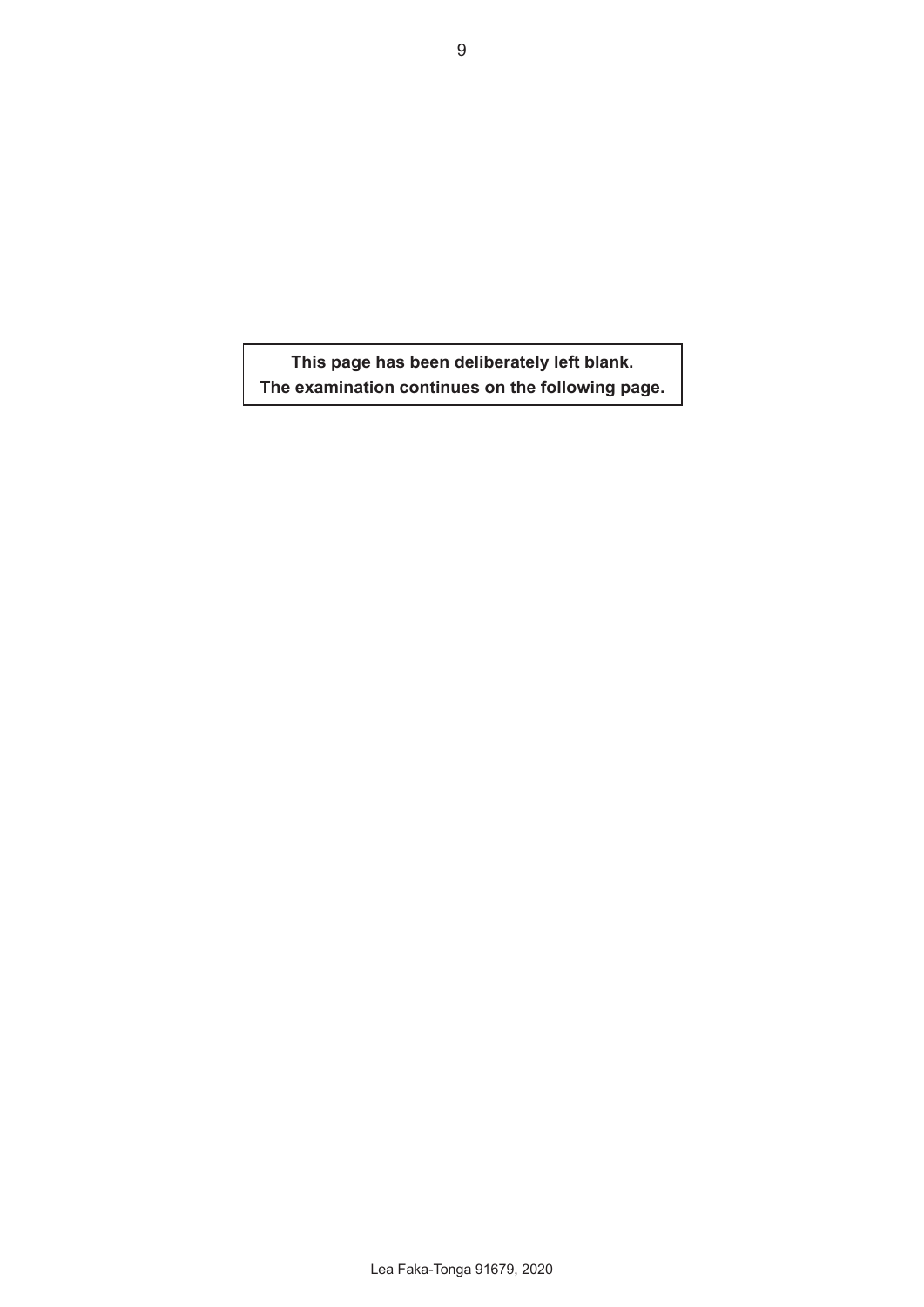### **THIRD PASSAGE:** *Tau kau ke fakamālōʻia* **(Let's all give praise)**

*Fanongo ki he lea tatau pe māvae 'a Meleʻofa Mafi, ko e kapiteni ia 'o e 'Apiako Māʻolunga 'a Tongaˊ ki he 2019. Ko e Fehuʻi Toluˊ 'oku fakatefito ia he lea ko ʻeniˊ.*

Listen to the farewell speech of Meleʻofa Mafi, dux of Tonga High School for 2019. Refer to this speech in your answer to Question Three.

#### **Glossed vocabulary**

| makupusi  | to encompass |
|-----------|--------------|
| feilaulau | sacrifice    |
| faufaua   | huge         |

#### **LISTENING NOTES**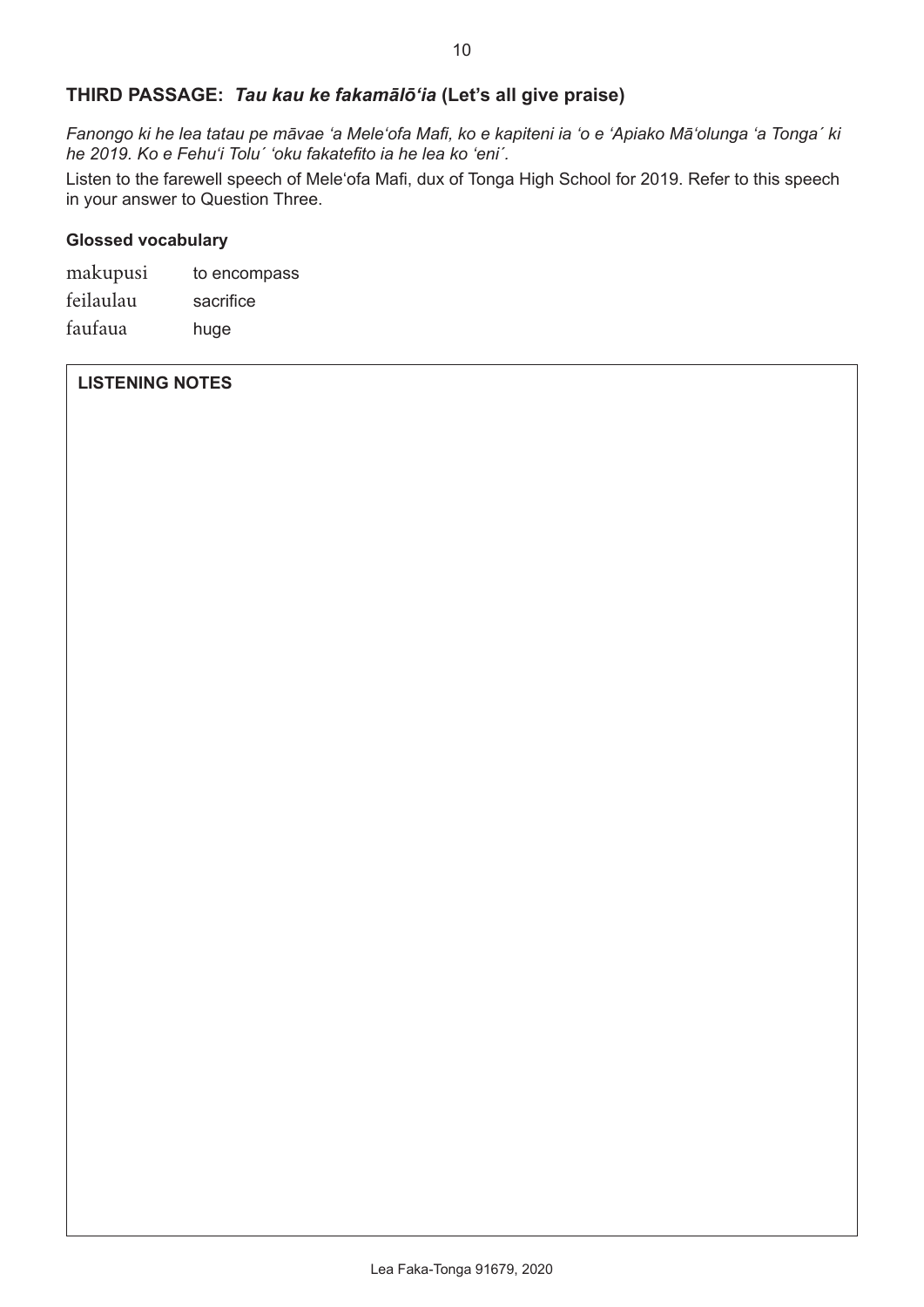#### **QUESTION THREE**

(a) *Fakamatalaʻi mai 'a e ongo 'a Meleʻofa ki heʻene kau faiakoˊ.* Describe Meleʻofa's feelings towards her teachers.



**ASSESSOR'S USE ONLY**